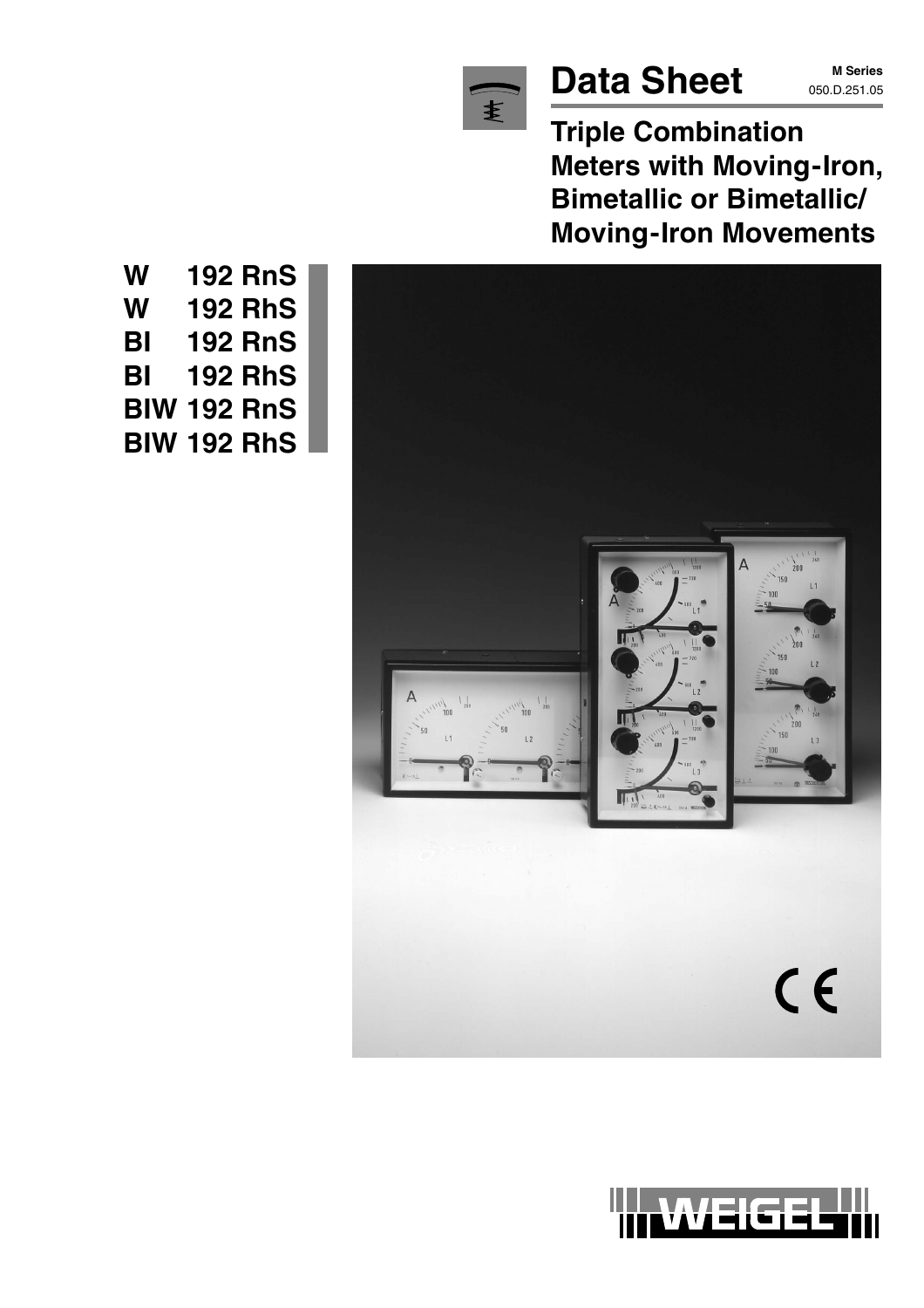### **Application**

The moving-iron panel meters **W 192 RnS/RhS** (M series) are used in simultaneous measurement of three AC currents or AC voltages.

They indicate rms values practically independent of wave form even of high harmonics. Error of indication may occur by extreme wave forms (e.g. phase gating controls) and/or frequencies above 100 Hz.

The bimetallic maximum demand indicators BI 192 RnS/RhS monitor the most economic use of transformer stations and L.T. distribution feeders.

Bimetallic instruments are thermally inert. They indicate the mean rms value over 15 (8) minute periods enabling to evaluate continuous loads rather than short-time current peaks.

The high torque of the thermal movement offers the possibility to drive a red slave pointer linked to the indicator pointer. Thereby, the highest current reached in the circuit can be read off at any time. The slave pointer will be reset to the position of the indicator pointer by means of a sealable reset knob.

Where the instantaneous and maximum demand currents are required, the BIW 192 RnS/RhS instruments have three each thermal bimetallic and moving-iron movements installed diametrically in one case.

The meters are housed in pressed steel cases suitable to be mounted in switchboards, control panels, machine tool consoles and/or mosaic grid panels.

### **Functional Principle**

Moving-iron movements with shell-type systems, pivot suspension. Spring loaded jewel bearings and silicon oil damping for vibration and shock resistance. The moving-iron movement has a response time of approx. 1 s.

Bimetallic movements with resettable red slave pointers and a thermally delayed indication enabling to measure the means rms value within a time lag of 15 min (optional 8 min).

#### **Mechanical Data**

| case details                                                                                                                                                                                            | stackable                               | switchboards or mosaic grid panels,                    | rectangular case suitable to be mounted in         |
|---------------------------------------------------------------------------------------------------------------------------------------------------------------------------------------------------------|-----------------------------------------|--------------------------------------------------------|----------------------------------------------------|
| material of case                                                                                                                                                                                        | pressed steel                           |                                                        |                                                    |
| material of window                                                                                                                                                                                      | qlass $\bullet$                         |                                                        |                                                    |
| colour of bezel                                                                                                                                                                                         |                                         | black (similar to RAL 9005) $\blacklozenge$            |                                                    |
| position of use                                                                                                                                                                                         | vertical $\pm 5^{\circ}$ $\bullet$      |                                                        |                                                    |
| panel fixing                                                                                                                                                                                            | screw clamps                            |                                                        |                                                    |
| panel thickness                                                                                                                                                                                         | $115$ mm                                |                                                        |                                                    |
| mounting                                                                                                                                                                                                |                                         | stackable next to each other                           |                                                    |
| terminals                                                                                                                                                                                               |                                         |                                                        |                                                    |
| voltmeters and ammeters $\leq$ 3 A<br>hexagon studs, M3 screws and wire clamps C6<br>ammeters $>$ 3 A<br>hexagon studs, M5 screws and wire clamps C10<br>connector blades 6.3 x 0.8 for protective wire |                                         |                                                        |                                                    |
| dimensions                                                                                                                                                                                              |                                         |                                                        |                                                    |
| bezel                                                                                                                                                                                                   | 192 mm x 96 mm                          |                                                        |                                                    |
| case                                                                                                                                                                                                    | 184 mm x 90.5 mm                        |                                                        |                                                    |
| depth                                                                                                                                                                                                   | 60 mm                                   |                                                        |                                                    |
| panel cutout                                                                                                                                                                                            | $186^{+1.1}$ mm x 92 <sup>+0.8</sup> mm |                                                        |                                                    |
| weight approx.                                                                                                                                                                                          | 0.9 ka                                  | W 192 RnS BI 192 RnS<br>W 192 RhS BI 192 RhS<br>0.7 ka | <b>BIW 192 RnS</b><br><b>BIW 192 RhS</b><br>1.0 kg |

 $\blacklozenge$  for other ratings refer to "Options"

#### **Electrical Data**

| measuring unit<br>W 192 RnS/RhS<br>BI/BIW 192 RnS/RhS AC currents<br>frequency range                            | AC currents or AC voltages<br>50  100 Hz                                                                                           |                                                |
|-----------------------------------------------------------------------------------------------------------------|------------------------------------------------------------------------------------------------------------------------------------|------------------------------------------------|
| power consumption<br>per movement<br>voltmeters<br>ammeters<br>at 1 A rated current<br>at 5 A rated current     | bimetallic<br>moving-iron<br>approx. 1.5  3 VA<br>approx. 0.5  1 VA<br><1.3 VA<br><3.5 VA                                          | bimetallic<br>moving-iron<br>$<$ VA<br><4.2 VA |
| overload capacity (acc. to DIN EN 60 051 - 1)<br>continuously<br>5 s max. moving-iron<br>voltmeters<br>ammeters | 1.2 times rated voltage / current<br>2 times rated voltage<br>10 times rated current<br>1 s max, bimetallic 10 times rated current |                                                |
|                                                                                                                 | Saturating current transformers shall be used to protect the<br>movements against overloads exceeding specified ratings.           |                                                |
| response time                                                                                                   | bimetallic<br>15 min <b>≱</b>                                                                                                      | moving-iron<br>1 s approx.                     |
| measurement category CAT III                                                                                    |                                                                                                                                    |                                                |
| operating voltage                                                                                               | refer to Measuring Ranges                                                                                                          |                                                |
| pollution level                                                                                                 | 2                                                                                                                                  |                                                |

enclosure code IP 40 case front side IP 00 for terminals without protection against accidental contact IP 20 for terminals protected against accidental contact

#### **Measuring Ranges**

#### **W 192 RnS/RhS**

| AC current $\frac{1}{1}$ ) | operating<br>voltage | <b>AC voltage</b>  | operating<br>voltage |
|----------------------------|----------------------|--------------------|----------------------|
| 100 mA                     | 300 V                | 6 V                | 300 V                |
| 150 mA                     | 300 V                | 10 V               | 300 V                |
| 250 mA                     | 300 V                | 15 V               | 300 V                |
| 400 mA                     | 300 V                | 25 V               | 300 V                |
| 600 mA                     | 300 V                | 40 V               | 300 V                |
| 1 A                        | 300 V                | 60 V               | 300 V                |
| 1.5 A                      | 300 V                | 100 V              | 300 V                |
| 2.5A                       | 300 V                | 150 V              | 300 V                |
| 4 A                        | 300 V                | 250 V              | 300 V                |
| 6<br>A                     | 300 V                | 400 V              | 300 V                |
| 10 A                       | 300 V                | 500 V              | 300 V                |
| 15<br>A                    | 300 V                | 600 V              | 600 V                |
| 25<br>A                    | 300 V                |                    |                      |
| for use on $CT1$ )         |                      | for use on VT $2)$ |                      |
| N/1 A                      | 300 V                | sec. 100 V         | 300 V                |
| N/5 A                      | 300 V                | sec. 110 V         | 300 V                |

Please state transformer ratio when ordering.

#### **BI/BIW 192 RnS/RhS**

| bimetallic $2)$ | <b>moving-iron</b> $(1)$ (BIW) operating voltage |       |
|-----------------|--------------------------------------------------|-------|
| 1 A             | 1 A                                              | 300 V |
| 5 A             | 5 A                                              | 300 V |
| for use on CT   |                                                  |       |
| $N/1$ A         | $N/1$ A                                          | 150 V |
| N/5A            | N/5A                                             | 150 V |

1) full–scale value = 2 times rated current (overload scaling)  $\phi$ <br>2) full–scale value = 1.2 times rated voltage (overload scaling)  $\phi$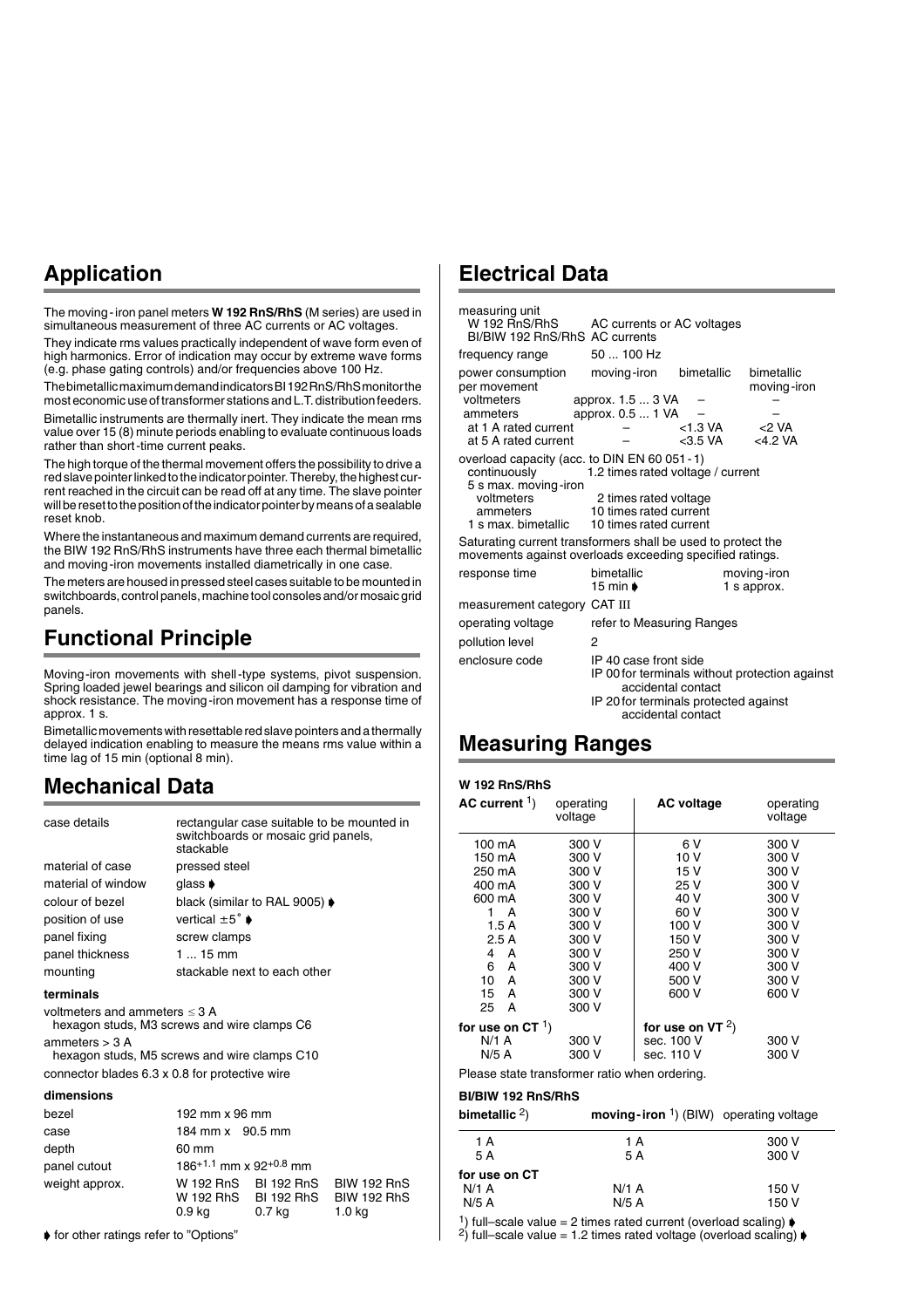#### **Scaling**

| $090^\circ$             |                            |                                                                                                                       |
|-------------------------|----------------------------|-----------------------------------------------------------------------------------------------------------------------|
| bimetallic<br>quadratic | moving-iron                | practically linear                                                                                                    |
|                         |                            |                                                                                                                       |
| bimetallic<br>1.2 times | moving-iron<br>2 times     | rated current ♦                                                                                                       |
|                         | 1.2 times<br>rated voltage |                                                                                                                       |
| coarse-fine             |                            |                                                                                                                       |
| W 192 RnS<br>W 192 RhS  |                            | BI 192 RnS BIW 192 RnS<br>BI 192 RhS BIW 192 RhS                                                                      |
| 3x 72 mm                | 3x 74 mm                   | 3x 74 mm<br>3x 70 mm                                                                                                  |
|                         |                            | bar / knife-edge pointer<br>scales are calibrated down to $\frac{1}{5}$ th<br>of rated scale value<br>rated current ♦ |

#### **Accuracy at Reference Conditions**

accuracy class 3 (bimetallic movement<br>acc. to DIN EN 60 051 - 1 referred to slave poin

#### **reference conditions**

ambient temperature frequency 50 Hz **influences**

 $23^{\circ}$ C position of use nominal position  $\pm 1^{\circ}$ input rated measuring value wave form sinusoidal, distortion factor <5% others DIN EN 60 051-1  $23^{\circ}$ C $\pm$ 2K position of use nominal position  $\pm 5^{\circ}$ 

15 ... 400 Hz (current)

referred to slave pointer) 1.5 (moving-iron movement)

stray magnetic field 0.5 mT

ambient temperature

### **Environmental**

frequency 15 ... 100 Hz (voltage)

operating  $-25 ... +40^{\circ} \text{C}$ temperature range storage  $-25...+65^{\circ}$ C temperature range shock resistance 15 g, 11 ms  $\bullet$ vibration resistance  $2.5 g, 5 ... 55 Hz$ 

climatic suitability climatic class 2 according to VDE/VDI 3540 sheet 2 **▶** relative humidity  $\leq 75\%$  annual average, non–condensing

### **Rules and Standards**

| DIN 43718                          | Measurement and control; front-frames and<br>frontpanels of measurement and control<br>equipment; principal dimensions                                           |
|------------------------------------|------------------------------------------------------------------------------------------------------------------------------------------------------------------|
| DIN 43 802<br>$-2$<br>$-3$<br>$-4$ | Line scales and pointers for indicating<br>electrical measuring instruments;<br>general requirements<br>designs and dimensions<br>scale graduation and numbering |
| DIN 16 257                         | Nominal positions and position symbols used<br>for measuring instruments                                                                                         |



# **Data Sheet** M Series

# **Triple Combination Meters with Moving-Iron, Bimetallic or Bimetallic/ Moving-Iron Movements**

DIN EN 60 051 Direct acting indicating analogue electrical measuring instruments and their accessories –1 Part 1: Definitions and general requirements common to all parts –2 Part 2: Special requirements for ammeters and voltmeters –9 Part 9: Recommended test methods DIN EN 60 529 Enclosure codes by housings (IP-code) DIN EN 61 010 Safety requirements for electrical measuring, control and laboratory equipment –1 Part 1: General requirements –2–030 Part 2–030: Particular requirements for testing and measuring circuits DIN EN 61 326-1 Electrical equipment for measurement, control and laboratory use – EMC requirements Part 1: General requirements DIN IEC 61 554 Panel mounted equipment – Electrical measuring instruments – Dimensions for panel mounting VDE/VDI 3540 sheet 2 reliability of measuring and control equipment (classification of climates)

# **Options**

| measuring range                                |                                                                                                               |
|------------------------------------------------|---------------------------------------------------------------------------------------------------------------|
| special measuring<br>range                     | deviating from standard series                                                                                |
| calibration                                    | for a definite frequency 100  1000 Hz                                                                         |
| thermal time delay                             | 8 min (bimetallic)                                                                                            |
| case                                           |                                                                                                               |
| window                                         | non-glaring glass                                                                                             |
| colour of bezel                                | gray (similar to RAL 7037)                                                                                    |
| position of use                                | horizontal or to be specified 15165°                                                                          |
| performance                                    |                                                                                                               |
| increased mechanical<br>loads                  | shock 30 g, 11 ms<br>vibration 5 g, $555$ Hz                                                                  |
| climatic suitability                           | limited use in the tropics<br>climatic class 3 according to VDE/VDI 3540<br>sheet 2                           |
| with operating<br>temperature range            | $-10+55^{\circ}$ C                                                                                            |
| marine application                             | non-certified                                                                                                 |
| terminal protection against accidental contact | protective sleeves                                                                                            |
| terminals                                      | connector blades 6.3 x 0.8                                                                                    |
| dial                                           |                                                                                                               |
| blank dial                                     | pencil marked initial and end values                                                                          |
| scale division                                 | 0  100%,                                                                                                      |
| and figuring                                   | full-scale values acc. to standardized series                                                                 |
|                                                | $(1-1.2-1.5-2-2.5-3-4-5-6-7.5$<br>and any decimal multiple of these numbers<br>e.g. 150 m <sup>3</sup> /h) or |
|                                                | deviating from standard series;<br>captions optional                                                          |
| additional lettering                           | to be specified e.g. "generator"                                                                              |
| additional figuring                            | to be specified                                                                                               |
| coloured marks                                 | red, green or blue for important scale values                                                                 |
| coloured sector                                | red, green or blue within scale division                                                                      |
| logo on the dial                               | none or as specified                                                                                          |
| overload scaling                               | none or 1.5 times rated current (bimetallic)                                                                  |